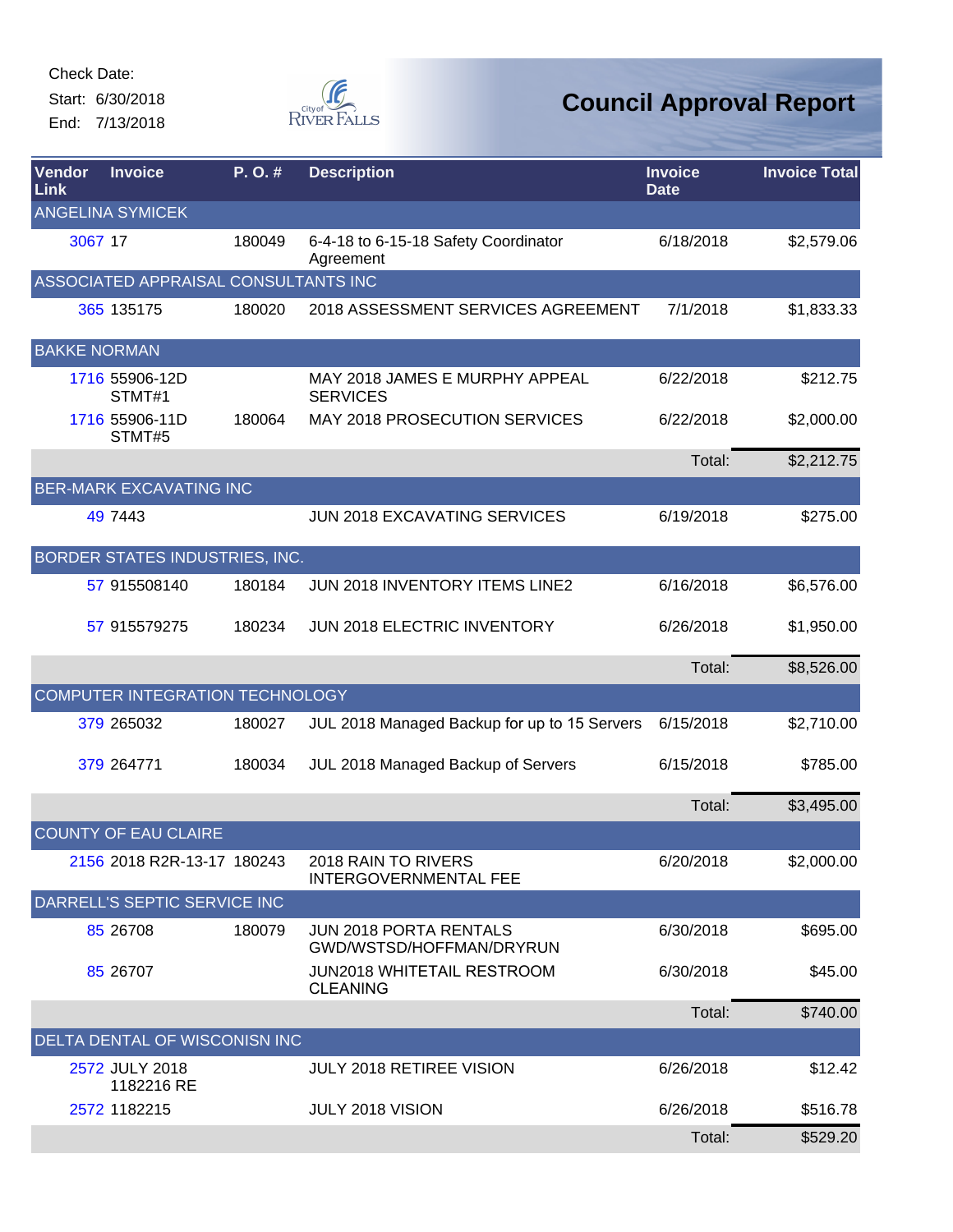Start: 6/30/2018 End: 7/13/2018



| Vendor<br>Link          | <b>Invoice</b>                         | P.O.#  | <b>Description</b>                                    | <b>Invoice</b><br><b>Date</b> | <b>Invoice Total</b> |  |  |
|-------------------------|----------------------------------------|--------|-------------------------------------------------------|-------------------------------|----------------------|--|--|
|                         | <b>DELTA MANAGEMENT ASSOCIATES INC</b> |        |                                                       |                               |                      |  |  |
|                         | 1943 000000041753                      |        | PPE 07/01/18                                          | 7/6/2018                      | \$207.91             |  |  |
| <b>DISCON INC</b>       |                                        |        |                                                       |                               |                      |  |  |
|                         | 94 8105                                |        | METER DISCONNECT SLEEVES                              | 6/26/2018                     | \$288.00             |  |  |
|                         | <b>DWD ENTERPRISES LLC</b>             |        |                                                       |                               |                      |  |  |
|                         | 2132 11170                             |        | CAR WASH/WAX/SOAP                                     | 3/16/2018                     | \$118.00             |  |  |
|                         | <b>EARTHWORKS LANDSCAPE</b>            |        |                                                       |                               |                      |  |  |
|                         | 890 4544                               | 180242 | <b>JUN 2018 CITY HANGING BASKETS</b>                  | 6/18/2018                     | \$1,400.00           |  |  |
| <b>EFTPS</b>            |                                        |        |                                                       |                               |                      |  |  |
|                         | 7 000000041751                         |        | PPE 07/01/18                                          | 7/6/2018                      | \$73,511.11          |  |  |
|                         | <b>EXPRESS PERSONNEL SERVICES</b>      |        |                                                       |                               |                      |  |  |
|                         | 109 20712644                           | 180190 | Temp Water/Waste Water 40hrs T RIXMANN<br>wk end 6-10 | 6/12/2018                     | \$758.80             |  |  |
|                         | 109 20712641                           | 180241 | TEMP PD EMPLOYEE WK END 6-10-18 40hrs                 | 6/12/2018                     | \$876.00             |  |  |
|                         | 109 20746043                           | 180190 | Temp Water/Waste Water 40hrs T RIXMANN<br>wk end 6-17 | 6/19/2018                     | \$758.80             |  |  |
|                         | 109 20746040                           | 180241 | TEMP PD EMPLOYEE WK END 6-17-18 40hrs                 | 6/19/2018                     | \$876.00             |  |  |
|                         |                                        |        |                                                       | Total:                        | \$3,269.60           |  |  |
|                         | FIRST NATIONAL BANK - RF SECTION 125   |        |                                                       |                               |                      |  |  |
|                         | 6 000000041750                         |        | PPE 07/01/18                                          | 7/6/2018                      | \$3,510.48           |  |  |
|                         | <b>HEALTH PARTNERS</b>                 |        |                                                       |                               |                      |  |  |
|                         | 356 JULY 2018<br>82076511              |        | JULY 2018 HEALTH/DENTAL/VISION                        | 6/26/2018                     | \$163,718.48         |  |  |
| HUEBSCH LAUNDRY COMPANY |                                        |        |                                                       |                               |                      |  |  |
|                         | 146 4088260                            | 180048 | 6/6/2018 HUEBSCH PW UNIFORMS                          | 6/6/2018                      | \$137.57             |  |  |
|                         | 146 4088903                            | 180091 | 06-06-2018 Rug service for WWTP                       | 6/6/2018                      | \$72.02              |  |  |
|                         | 146 4091991                            | 180047 | 6/13/2018 HUEBSCH WWTP UNIFORMS                       | 6/13/2018                     | \$42.00              |  |  |
|                         | 146 4091804                            | 180048 | 6/13/2018 HUEBSCH PW UNIFORMS                         | 6/13/2018                     | \$636.00             |  |  |
|                         | 146 4091989                            | 180046 | 6/13/2018 HUEBSCH WATER UNIFORMS                      | 6/13/2018                     | \$39.32              |  |  |
|                         | 146 4091990                            | 180048 | 6/13/2018 HUEBSCH PW UNIFORMS                         | 6/13/2018                     | \$137.57             |  |  |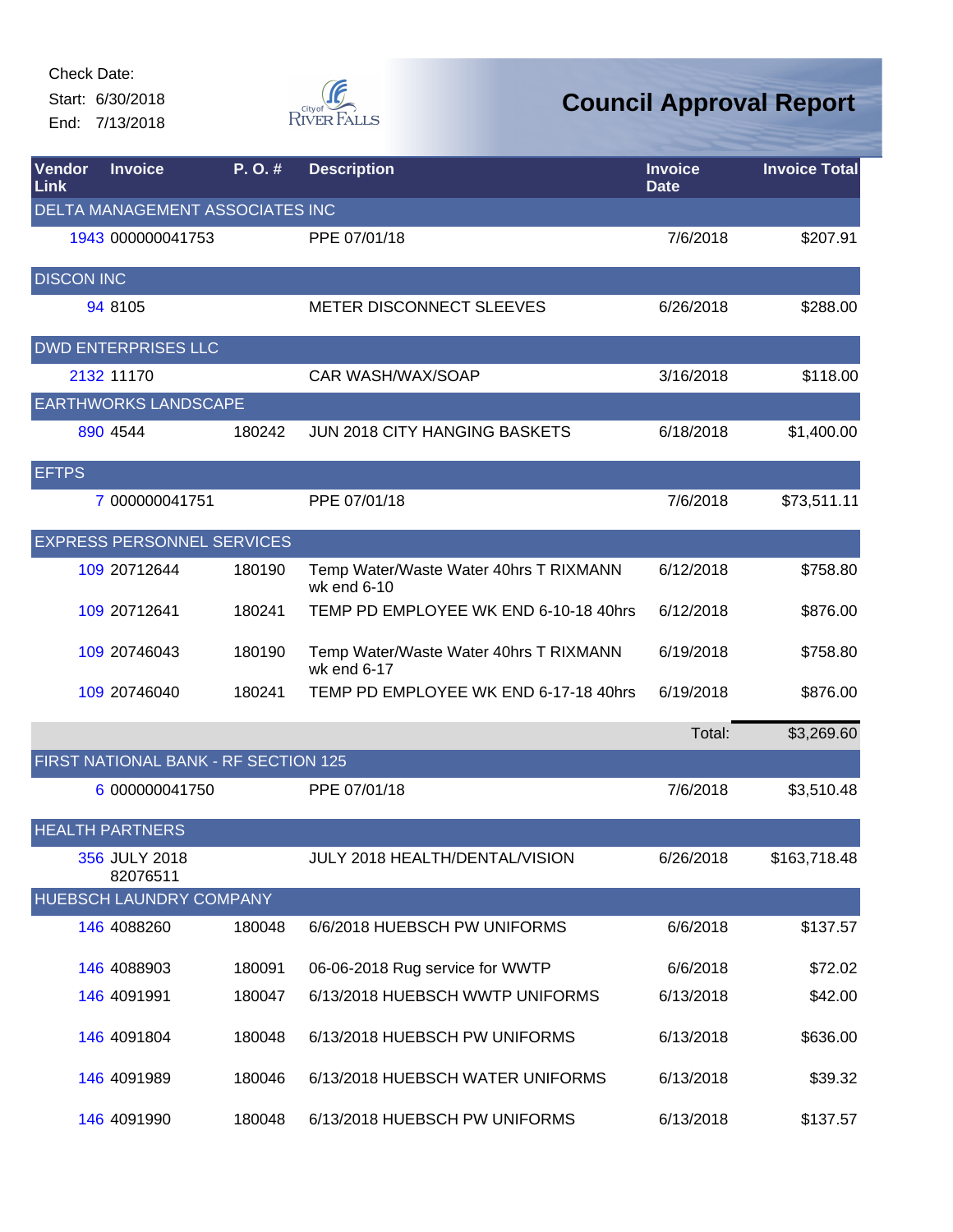Start: 6/30/2018

End: 7/13/2018



| <b>Vendor</b><br>Link | <b>Invoice</b>                                 | P.O.#  | <b>Description</b>                                         | <b>Invoice</b><br><b>Date</b> | <b>Invoice Total</b> |
|-----------------------|------------------------------------------------|--------|------------------------------------------------------------|-------------------------------|----------------------|
|                       | 146 4096478                                    |        | 6/20/18 PW BRUSHMATS/LINENS                                | 6/20/2018                     | \$35.40              |
|                       | 146 4095846                                    | 180046 | 6/20/2018 HUEBSCH WATER UNIFORMS                           | 6/20/2018                     | \$39.32              |
|                       | 146 4095848                                    | 180047 | 6-20-18 HUEBSCH WWTP UNIFORMS                              | 6/20/2018                     | \$42.00              |
|                       | 146 4096487                                    | 180091 | 06-20-18 Rug service for WWTP                              | 6/20/2018                     | \$64.74              |
|                       | 146 4099647                                    | 180041 | 6-27-18 HUEBSCH ELECTRIC UNIFORMS                          | 6/27/2018                     | \$265.22             |
|                       | 146 4099636                                    | 180047 | 6-27-18 HUEBSCH WWTP UNIFORMS                              | 6/27/2018                     | \$42.00              |
|                       |                                                |        |                                                            | Total:                        | \$1,553.16           |
| <b>INGLI AUTO INC</b> |                                                |        |                                                            |                               |                      |
|                       | 354 6-25-18 ALUMA 180249<br><b>TRLR</b>        |        | ALUMA Trailer for FD UTV Brush Unit                        | 6/25/2018                     | \$6,450.00           |
|                       |                                                |        | INTERNATIONAL CITY MGMT ASSOC RETIREMENT CORP              |                               |                      |
|                       | 1 000000041745                                 |        | PPE 07/01/18                                               | 7/6/2018                      | \$16,851.26          |
|                       | 1 000000041746                                 |        | PPE 07/01/18                                               | 7/6/2018                      | \$550.37             |
|                       |                                                |        |                                                            | Total:                        | \$17,401.63          |
|                       | JORDAN TRANSFORMER LLC                         |        |                                                            |                               |                      |
|                       | 1955 14525                                     | 170411 | Pwr Plnt Transformer re-manufature inspect 6-<br>$22 - 18$ | 6/22/2018                     | \$8,059.00           |
|                       | <b>LINCOLN NATIONAL LIFE INSURANCE COMPANY</b> |        |                                                            |                               |                      |
|                       | <b>3066 JULY</b><br>3701863864                 |        | JULY 2018 AD&D & VOLUNTEER AD&D                            | 6/27/2018                     | \$236.48             |
|                       | <b>3066 JULY</b><br>3684976344                 |        | <b>JULY LIFE AD&amp;D LTD</b>                              | 6/27/2018                     | \$4,445.58           |
|                       |                                                |        |                                                            | Total:                        | \$4,682.06           |
|                       | LINEHAN OUTDOOR SERVICES LLC                   |        |                                                            |                               |                      |
|                       | 1570 3112                                      | 180202 | JUN 2018 Sterling Ponds General Mowing-                    | 6/30/2018                     | \$1,880.00           |
|                       | 1570 3113                                      | 180203 | JUN 2018 Sterling Ponds Corporate Park-                    | 6/30/2018                     | \$500.00             |
|                       | 1570 3111                                      | 180204 | JUN 2018 Whitetail Corporate Park-Summe                    | 6/30/2018                     | \$1,140.00           |
|                       |                                                |        |                                                            | Total:                        | \$3,520.00           |
|                       | LOFFLER COMPANIES INC                          |        |                                                            |                               |                      |
|                       | 182 22906604                                   |        | JUL 2018 ADMIN PRINTER PYMT/ 5-8-18-6-8-<br>18 USAGE       | 6/26/2018                     | \$296.43             |
|                       | 182 22906603                                   |        | JUL 2018 FD KONICA BASE PYMT                               | 6/26/2018                     | \$216.00             |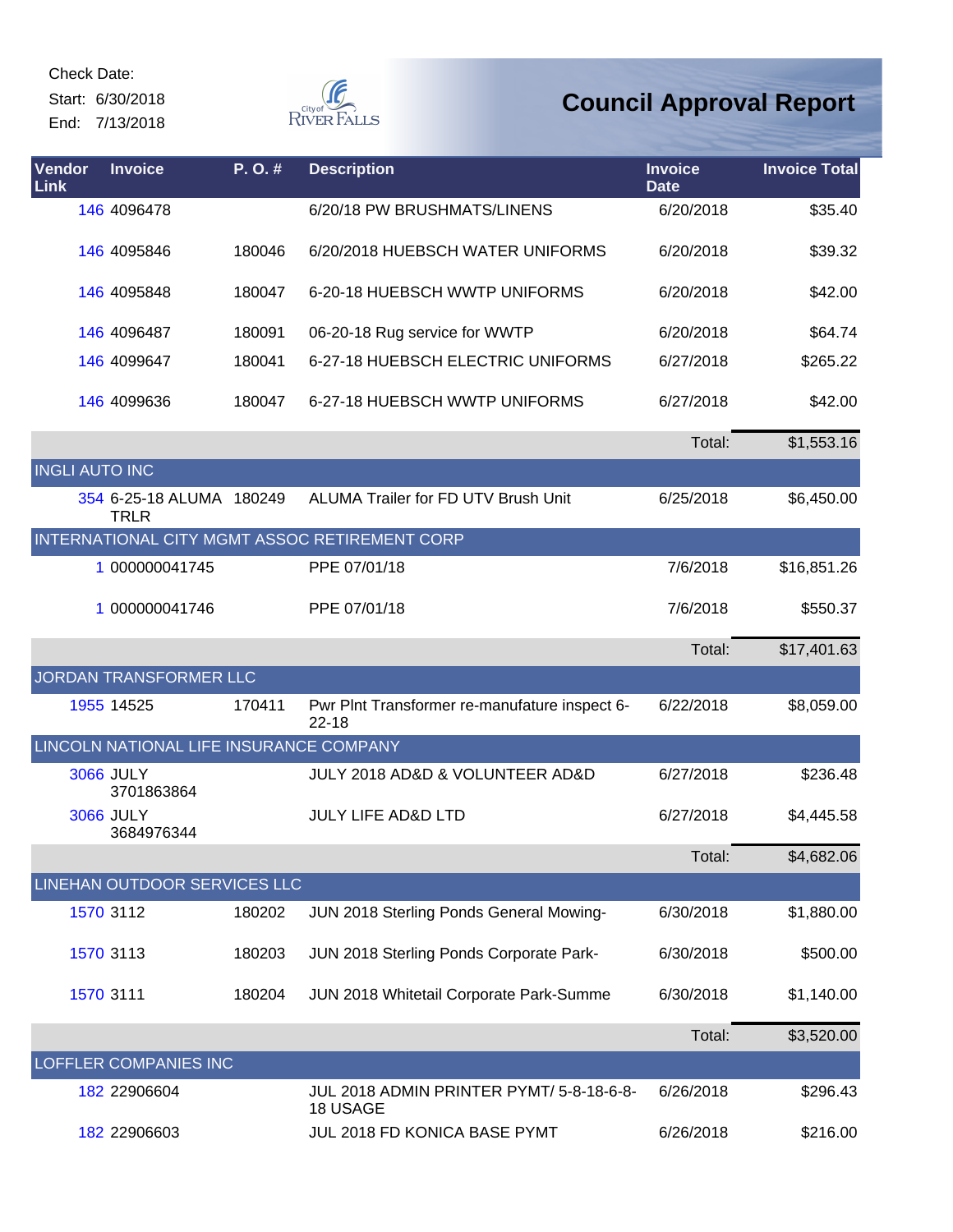Start: 6/30/2018 End: 7/13/2018



| <b>Vendor</b><br><b>Link</b> | <b>Invoice</b>              | P.O.#  | <b>Description</b>                                     | <b>Invoice</b><br><b>Date</b> | <b>Invoice Total</b> |
|------------------------------|-----------------------------|--------|--------------------------------------------------------|-------------------------------|----------------------|
|                              | 182 22906602                |        | JUL 2018 CITY HALL MAILROOM BASE PYMT<br><b>KONICA</b> | 6/26/2018                     | \$249.00             |
|                              | 182 22906601                |        | JUL 2018 CSR/COURT BASE PYMT                           | 6/26/2018                     | \$160.00             |
|                              |                             |        |                                                        | Total:                        | \$921.43             |
|                              |                             |        | MIDAMERICA ADMINISTRATIVE & RETIREMENT SOLUTIONS       |                               |                      |
|                              | 500 000000041752            |        | PPE 07/01/18                                           | 7/6/2018                      | \$1,032.87           |
| <b>MIDWEST TAPE</b>          |                             |        |                                                        |                               |                      |
|                              | 409 96141564                |        | <b>MAY18 LIB AUDIO</b>                                 | 5/30/2018                     | \$321.91             |
|                              | MY RECEPTIONIST INC         |        |                                                        |                               |                      |
|                              | 192 S022030627              | 180076 | JUL 2018 EST AFTER HOURS PHONE<br>SRVCS/276min JUN     | 6/27/2018                     | \$353.57             |
|                              | NATIONAL ELEVATOR INSPEC    |        |                                                        |                               |                      |
|                              | 838 0314594                 |        | JUN 2018 CITY HALL ELEVATOR<br><b>INSPECTION</b>       | 6/12/2018                     | \$91.26              |
|                              | 838 0314595                 |        | JUN 2018 PSB ELEVATOR INSPECTION                       | 6/12/2018                     | \$91.26              |
|                              |                             |        |                                                        | Total:                        | \$182.52             |
|                              | ONE TIME PAY VENDOR         |        |                                                        |                               |                      |
|                              | 9999 SARADUSEK              |        | CANCELLED-CAMP&GYMNASTIC CAMP                          | 6/20/2018                     | \$80.00              |
|                              | 9999 CSCHREIBER             |        | LIBRARY SVC RENDERED-TWO HRS                           | 6/22/2018                     | \$37.26              |
|                              |                             |        |                                                        | Total:                        | \$117.26             |
|                              | PAYMENT SERVICE NETWORK INC |        |                                                        |                               |                      |
|                              | 206 176108                  |        | JUN 2018 RFMU PAYMENT PROCESSING<br><b>SERVICES</b>    | 7/3/2018                      | \$833.00             |
| <b>PELION BENEFITS</b>       |                             |        |                                                        |                               |                      |
|                              | 5 000000041749              |        | PPE 07/01/18                                           | 7/6/2018                      | \$1,214.77           |
|                              | PIERCE COUNTY HIGHWAY DEPT  |        |                                                        |                               |                      |
|                              | 453 180531                  | 180245 | JUN 2018 BRIDGE INSPECTION SERVICES                    | 6/15/2018                     | \$1,176.35           |
|                              | PJ KORTENS AND COMPANY INC  |        |                                                        |                               |                      |
|                              | 3253 10020601               | 180099 | JUN 2018 Updates to water and wastewater               | 6/27/2018                     | \$49,145.78          |
|                              | PUBLIC SAFETY EQUIPMENT LLC |        |                                                        |                               |                      |
|                              | 966 6679                    |        | MAY 2018 RADAR EQUIPMENT<br><b>CERTIFICATIONS</b>      | 5/9/2018                      | \$209.00             |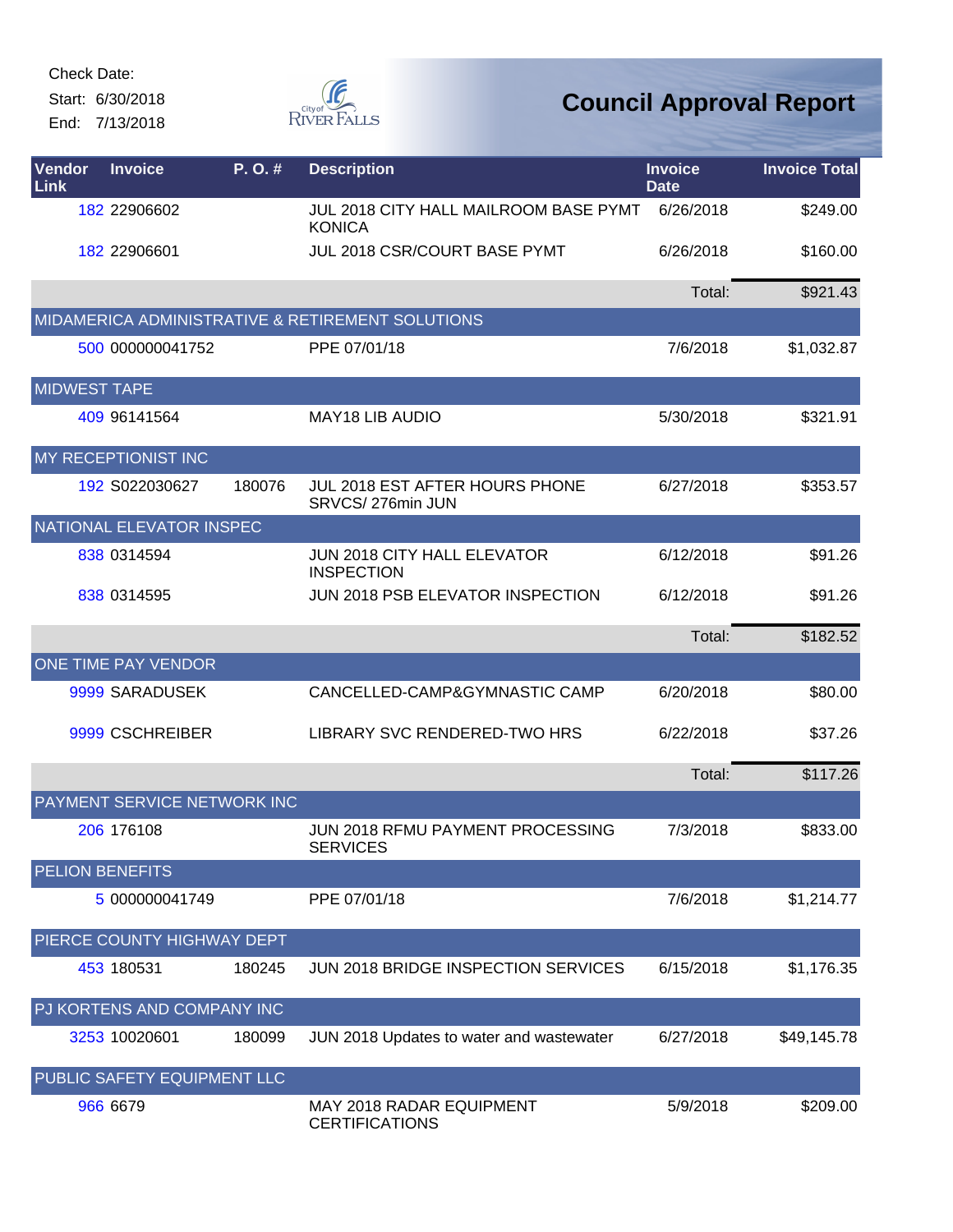Start: 6/30/2018 End: 7/13/2018



| <b>Vendor</b><br>Link    | <b>Invoice</b>                                | P.O.#  | <b>Description</b>                                           | <b>Invoice</b><br><b>Date</b> | <b>Invoice Total</b> |  |  |
|--------------------------|-----------------------------------------------|--------|--------------------------------------------------------------|-------------------------------|----------------------|--|--|
| RFMU PAYMENTS OR REFUNDS |                                               |        |                                                              |                               |                      |  |  |
|                          | 990610 2018 SCHOOL<br><b>SPLNGHT</b>          |        | 2018 SCHOOL SUPPLY NIGHT CTC<br><b>CONTRIBUTION</b>          | 7/2/2018                      | \$1,000.00           |  |  |
|                          | RIVER FALLS COMMUNITY THEATRE                 |        |                                                              |                               |                      |  |  |
|                          | <b>1810 SUMMER 2018</b><br><b>PLAY</b>        |        | SUMMER 2018 MIDSUMMER NIGHTS<br><b>DREAM 64 PARTICIPANTS</b> | 6/25/2018                     | \$2,120.00           |  |  |
|                          | <b>SCHINDLER ELEVATOR CORP</b>                |        |                                                              |                               |                      |  |  |
|                          | 444 8104809394                                | 180022 | 6/1/18-8/31/18 QTR BILLING                                   | 6/1/2018                      | \$836.97             |  |  |
| <b>SEAN DOWNING</b>      |                                               |        |                                                              |                               |                      |  |  |
|                          | 3069 6-20-18<br><b>MILEAGE</b><br><b>RMBR</b> |        | 6-20-18 CONFERENCE MILEAGE                                   | 6/20/2018                     | \$33.25              |  |  |
|                          | SHORT ELLIOTT HENDRICKSON INC                 |        |                                                              |                               |                      |  |  |
|                          | 244 350940                                    | 180248 | JUN 2018 West Side Water System Analysis                     | 6/12/2018                     | \$2,822.92           |  |  |
|                          | SHRED-IT US HOLDCO, INC                       |        |                                                              |                               |                      |  |  |
|                          | 2439 8125030867                               | 180075 | JUN 2018 SHRED IT SERVICES FOR CITY<br><b>HALL/AMB BLDG</b>  | 6/22/2018                     | \$95.30              |  |  |
|                          | ST CROIX COUNTY SHERIFF'S OFFICE              |        |                                                              |                               |                      |  |  |
|                          | 481 SNOWMOBILE<br><b>TOW-2017</b>             |        | RF2017-510 TOWED SNOWMOBILES<br><b>GLOVER RD 3-29-17</b>     | 6/21/2018                     | \$185.00             |  |  |
|                          | STATE OF WI - DEPT OF TRANSPORTATION          |        |                                                              |                               |                      |  |  |
|                          | 219 1YGHD1626KB<br>188098                     |        | FIRE DEPT 2019 ALUMA TRAILER LIC PLATE                       | 7/2/2018                      | \$75.50              |  |  |
|                          | 219 NM0LS6BN7AT<br>025896                     |        | STREETS 2010 WHITE FORD TRUCK BLDG<br><b>MNT LIC PLATES</b>  | 7/2/2018                      | \$75.50              |  |  |
|                          |                                               |        |                                                              | Total:                        | \$151.00             |  |  |
|                          | <b>STATE TREASURER</b>                        |        |                                                              |                               |                      |  |  |
|                          | 260 2018B DEBT<br><b>SVC RESER</b>            |        | 2018B ELECT BOND DEBT SERVICE<br><b>RESERVE</b>              | 7/2/2018                      | \$250,000.00         |  |  |
|                          |                                               |        | STATEWIDE ENERGY EFFICIENCY & RENEWABLES ADMIN INC           |                               |                      |  |  |
|                          | 243 MAY-2018                                  |        | MAY 2018 CTC ENRGY EFFCNCY FUNDS TO<br><b>FOCUS ON ENRGY</b> | 6/29/2018                     | \$3,665.78           |  |  |
|                          | STUART C IRBY TOOL AND SAFETY                 |        |                                                              |                               |                      |  |  |
|                          | 156 S010706624.00 180177                      |        | LED street light bulbs                                       | 5/25/2018                     | \$11,130.00          |  |  |
| <b>TOP GRAPHICS</b>      |                                               |        |                                                              |                               |                      |  |  |
|                          | 3457 34858                                    |        | MAY 2018 LIB SUPPLIES                                        | 5/31/2018                     | \$907.93             |  |  |
|                          | TRC ENVIRONMENTAL CORPORATION                 |        |                                                              |                               |                      |  |  |
|                          | 1405 289052                                   | 180240 | JUN 2018 HYRDROELECTRIC RELICENSING<br><b>SERVICES</b>       | 6/14/2018                     | \$3,666.07           |  |  |